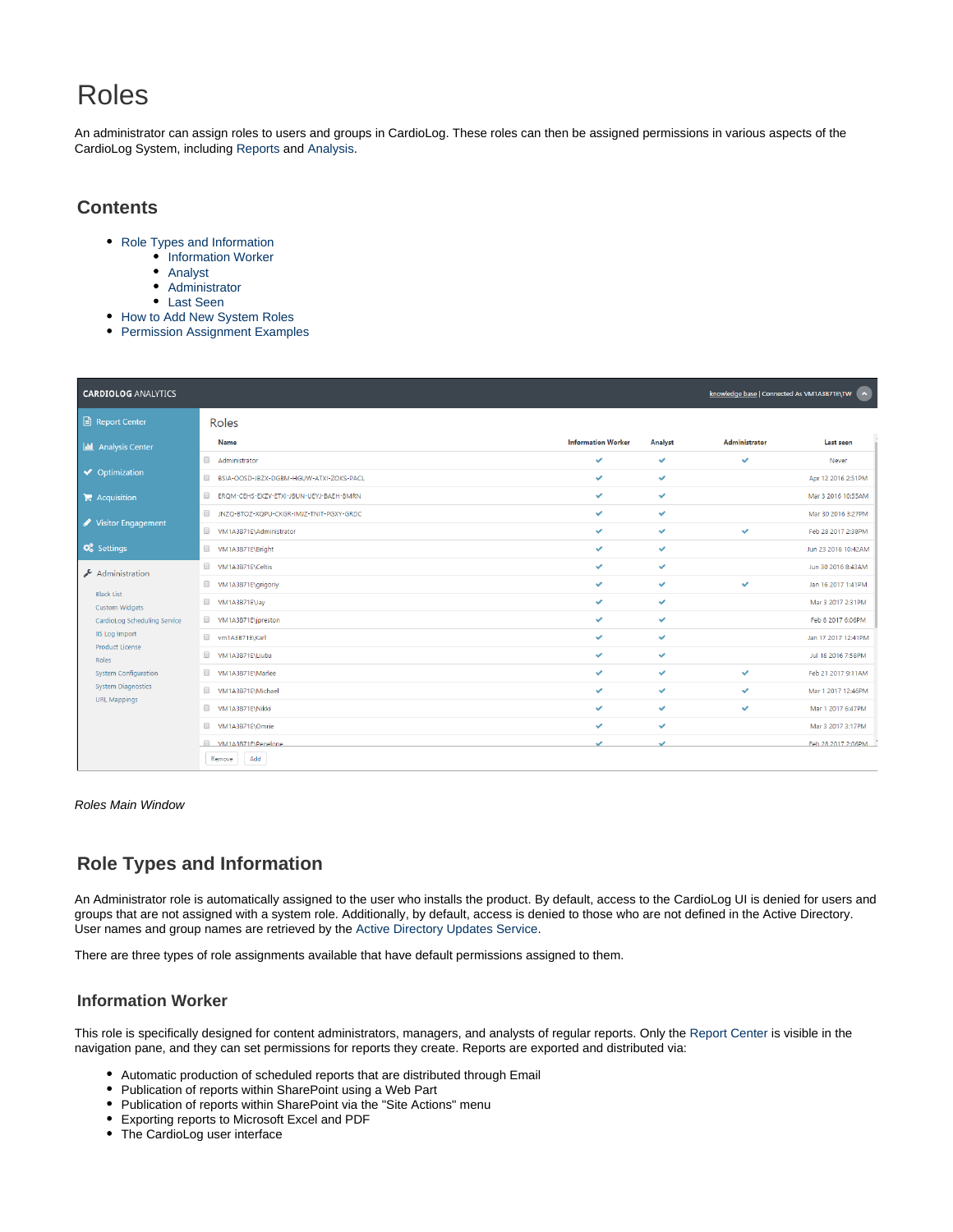The reports presented to Information Workers are clear and concise. No prior knowledge of CardioLog, excluding the CardioLog user interface, is required.

#### <span id="page-1-0"></span>**Analyst**

This role is designed for both the administrators of the monitored environments, as well as other IT managers who have been given the responsibility of creating and distributing scheduled reports. Analysts are able to create and view real-time reports for all items and pages in the monitored environments, as long as they are granted individual file permissions. They have access to the [Visitor Engagement](https://kb.intlock.com/display/Support/Visitor+Engagement) tools and can create [surveys,](https://kb.intlock.com/display/Support/Surveys) [message bars,](https://kb.intlock.com/display/Support/Message+Bars) [SEO reports](https://kb.intlock.com/display/Support/SEO+Reports+-+Configuration) and personalized data. Everything except [Administration](https://kb.intlock.com/display/Support/Administrator+Guide) is visible in navigation pane.

#### <span id="page-1-1"></span>**Administrator**

Those who are designated with the administrator role are given the responsibility of setting login permissions for the different levels of the system. Those in the administrator role also set read permissions for the objects in the monitored environments, and define criteria for event monitoring and the [Black List](https://kb.intlock.com/display/Support/Black+List). All sections are visible in the navigation pane.

**Note**: The user who installs the product is automatically assigned with the Administrator Role.

### <span id="page-1-2"></span>**Last Seen**

The last seen column indicates the last time the listed user was logged into the CardioLog application. This feature will only appear for individual users and does not apply to groups.

## <span id="page-1-3"></span>**How to Add New System Roles**

- 1. In the Navigation pane, under Administration, click **Roles**.
- 2. In the bottom left hand corner, click **Add**.
- 3. In the Add Role dialog, enter a user/group name in the **Name** text box.
- 4. While entering the user/group name, click on Browse (**...**) to search for a user or group.
- 5. Select the check boxes to assign permissions to the user or group.
- 6. Click **Save**.

**Note**: User permissions precede group permissions.

| <b>Add Role</b>                     |        |      |
|-------------------------------------|--------|------|
| Name:                               |        |      |
| <b>Information Worker</b><br>$\Box$ |        |      |
| Analyst<br>u                        |        |      |
| <b>Administrator</b>                |        |      |
|                                     | Cancel | Save |

Add Role Dialog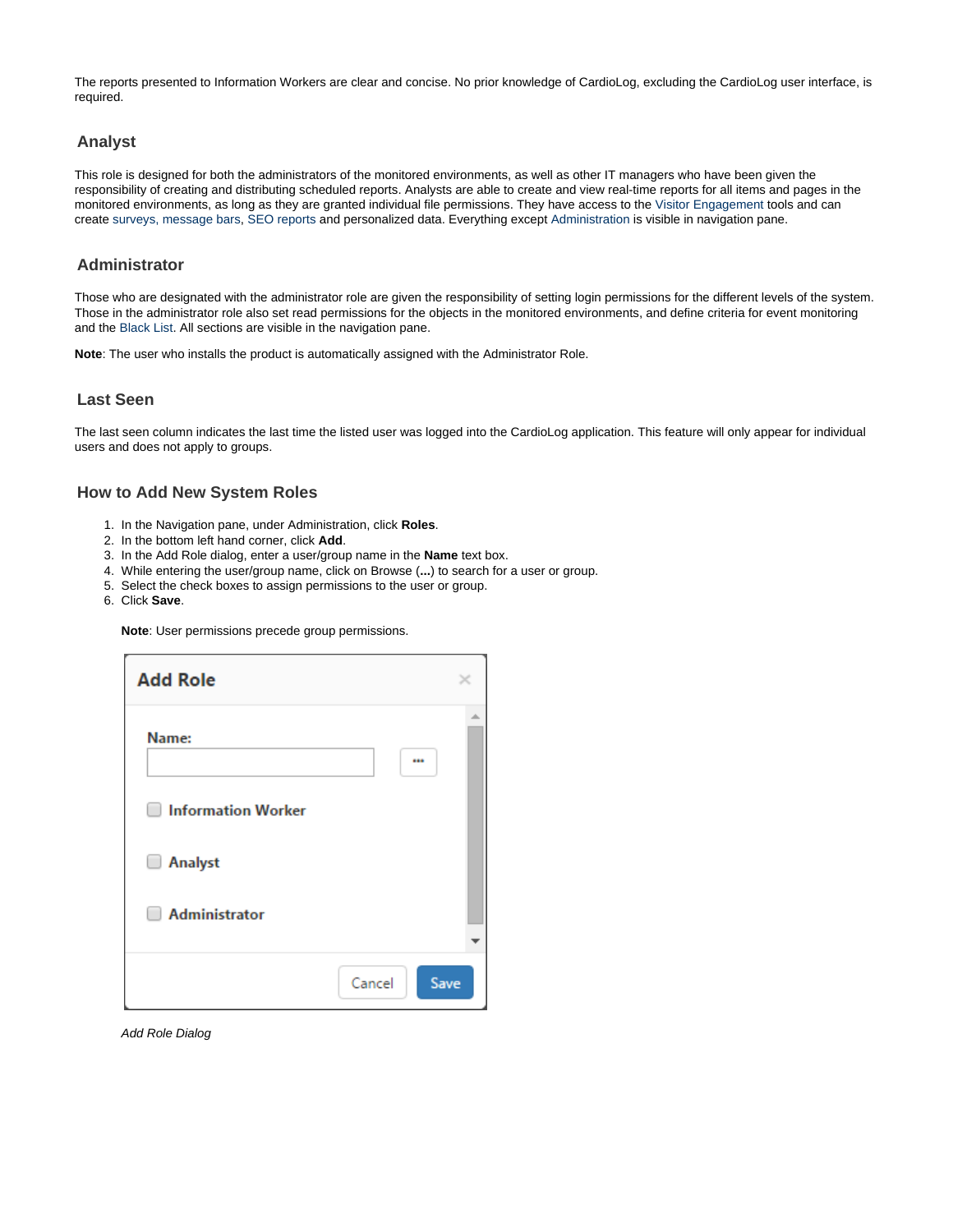|                        | <b>Select Users and Groups</b> | ×            |
|------------------------|--------------------------------|--------------|
| Name:                  | ab                             | Search       |
| <b>Search Results:</b> |                                |              |
|                        | MYCOMPANY\abihol               |              |
|                        | MYCOMPANY\abrals               |              |
|                        | MYCOMPANY\abrcas               |              |
|                        | MYCOMPANY\abrgis               |              |
|                        | MYCOMPANY\abrhar               |              |
|                        |                                |              |
|                        |                                | OK<br>Cancel |

Select Users and Groups Dialog

7. To edit a role, click on it.

| <b>Edit Role</b>     |        |      |
|----------------------|--------|------|
| Name:                |        | ÷    |
| <b>Administrator</b> |        |      |
| Information Worker   |        |      |
| ✔ Analyst            |        |      |
| ✔ Administrator      |        |      |
|                      | Cancel | Save |